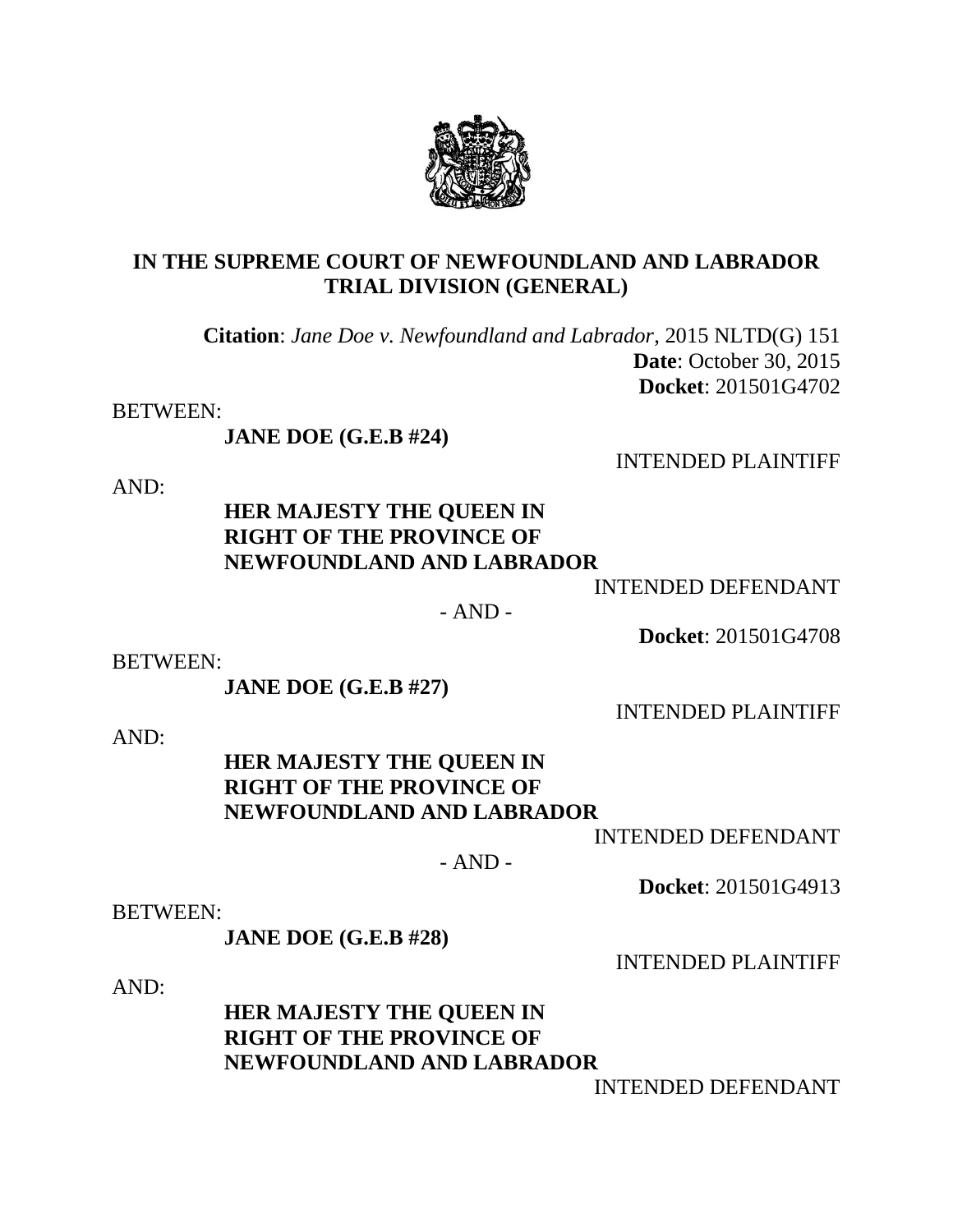Page 2

- AND -

**Docket**: 201501G4700

BETWEEN:

**JANE DOE (G.E.B #29)**

INTENDED PLAINTIFF

AND:

### **HER MAJESTY THE QUEEN IN RIGHT OF THE PROVINCE OF NEWFOUNDLAND AND LABRADOR**

INTENDED DEFENDANT

- AND -

BETWEEN:

**JOHN DOE (G.E.B #117)**

AND:

### **HER MAJESTY THE QUEEN IN RIGHT OF THE PROVINCE OF NEWFOUNDLAND AND LABRADOR**

INTENDED DEFENDANT

 $- AND -$ 

**Docket**: 201501G4704

BETWEEN:

**JOHN DOE (G.E.B #118)**

INTENDED PLAINTIFF

AND:

# **HER MAJESTY THE QUEEN IN RIGHT OF THE PROVINCE OF NEWFOUNDLAND AND LABRADOR**

INTENDED DEFENDANT

 $- AND -$ 

BETWEEN:

**JOHN DOE (G.E.B #119)**

INTENDED PLAINTIFF

AND:

## **HER MAJESTY THE QUEEN IN RIGHT OF THE PROVINCE OF NEWFOUNDLAND AND LABRADOR**

INTENDED PLAINTIFF

**Docket**: 201501G4703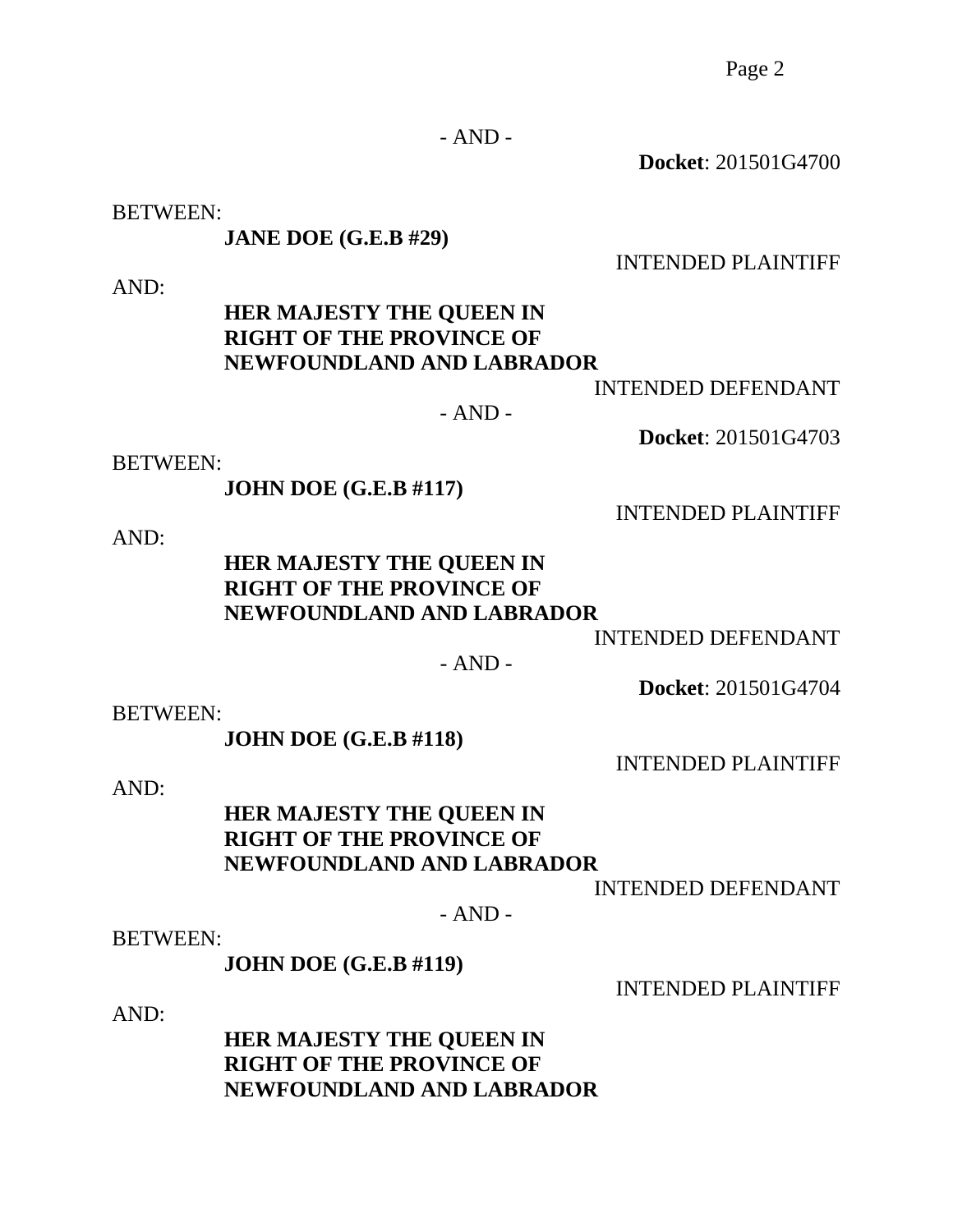Page 3

INTENDED DEFENDANT

**Docket**: 201501G4706

INTENDED PLAINTIFF

- AND -

BETWEEN:

**JOHN DOE (G.E.B #120)**

AND:

### **HER MAJESTY THE QUEEN IN RIGHT OF THE PROVINCE OF NEWFOUNDLAND AND LABRADOR**

INTENDED DEFENDANT

 $- AND -$ 

BETWEEN:

**JOHN DOE (G.E.B #121)**

AND:

### **HER MAJESTY THE QUEEN IN RIGHT OF THE PROVINCE OF NEWFOUNDLAND AND LABRADOR**

INTENDED DEFENDANT

 $- AND -$ 

**Docket**: 201501G4701

BETWEEN:

**JOHN DOE (G.E.B #122)**

INTENDED PLAINTIFF

AND:

# **HER MAJESTY THE QUEEN IN RIGHT OF THE PROVINCE OF NEWFOUNDLAND AND LABRADOR**

INTENDED DEFENDANT

 $- AND -$ 

**Docket**: 201501G4697

BETWEEN:

**JOHN DOE (G.E.B #123)**

INTENDED PLAINTIFF

AND:

INTENDED PLAINTIFF

**Docket**: 201501G4699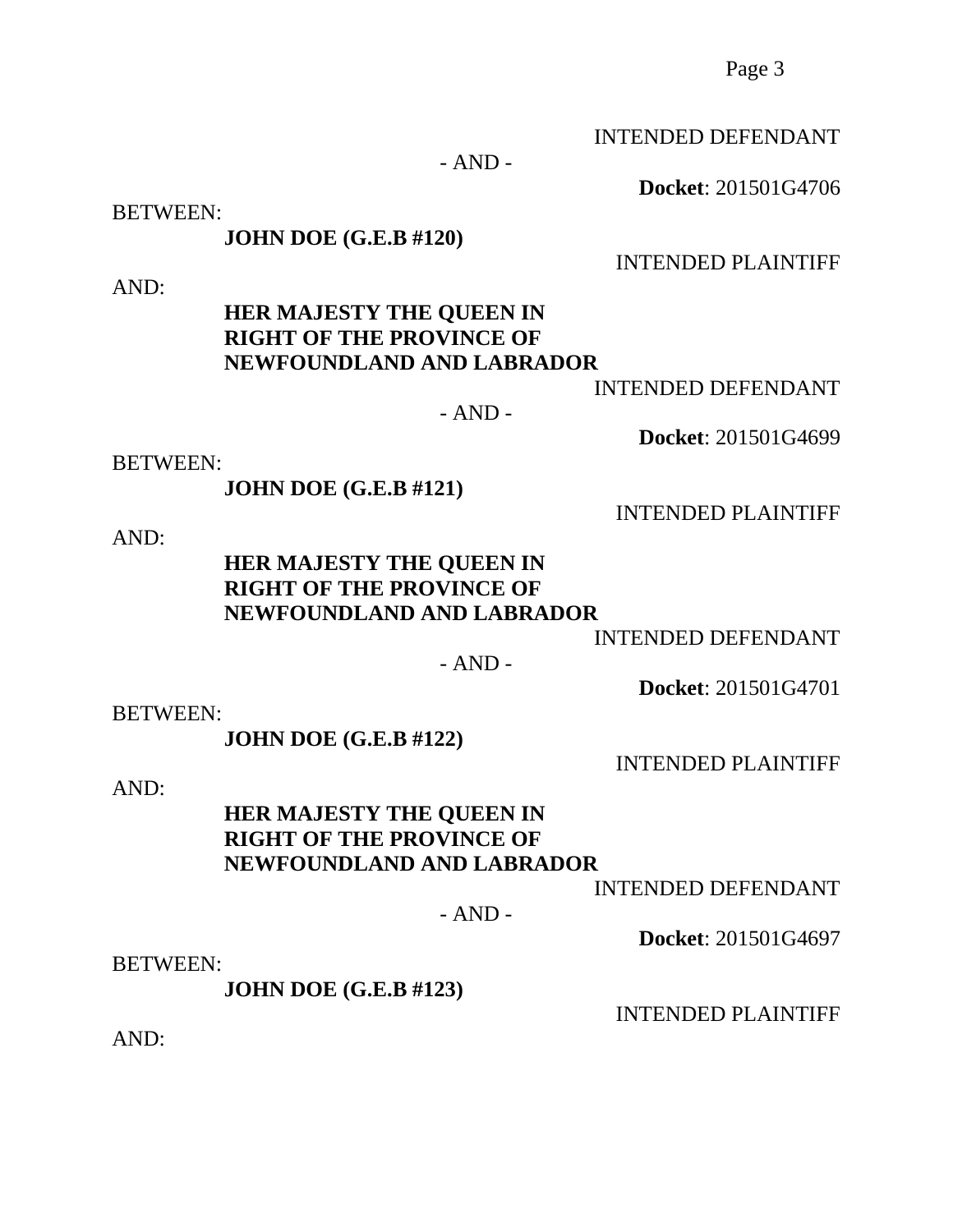#### **HER MAJESTY THE QUEEN IN RIGHT OF THE PROVINCE OF NEWFOUNDLAND AND LABRADOR**

INTENDED DEFENDANT

#### $- AND -$

**Docket**: 201501G4712

BETWEEN:

**JOHN DOE (G.E.B #124)**

INTENDED PLAINTIFF

AND:

### **HER MAJESTY THE QUEEN IN RIGHT OF THE PROVINCE OF NEWFOUNDLAND AND LABRADOR**

INTENDED DEFENDANT

 $- AND -$ 

**Docket**: 201501G4707

BETWEEN:

**JOHN DOE (G.E.B #125)**

INTENDED PLAINTIFF

AND:

# **HER MAJESTY THE QUEEN IN RIGHT OF THE PROVINCE OF NEWFOUNDLAND AND LABRADOR**

INTENDED DEFENDANT

**Before:** Justice Gillian D. Butler \_\_\_\_\_\_\_\_\_\_\_\_\_\_\_\_\_\_\_\_\_\_\_\_\_\_\_\_\_\_\_\_\_\_\_\_\_\_\_\_\_\_\_\_\_\_\_\_\_\_\_\_\_\_\_\_\_\_\_\_\_\_\_\_\_\_\_\_\_\_\_\_\_\_\_\_\_\_

\_\_\_\_\_\_\_\_\_\_\_\_\_\_\_\_\_\_\_\_\_\_\_\_\_\_\_\_\_\_\_\_\_\_\_\_\_\_\_\_\_\_\_\_\_\_\_\_\_\_\_\_\_\_\_\_\_\_\_\_\_\_\_\_\_\_\_\_\_\_\_\_\_\_\_\_\_\_

**Place of Hearing:** St. John's, Newfoundland and Labrador

**Date of Hearing:** September 24 and October 27, 2015

**Summary:**

Applications to commence actions using pseudonyms for the Intended Plaintiffs, allowed.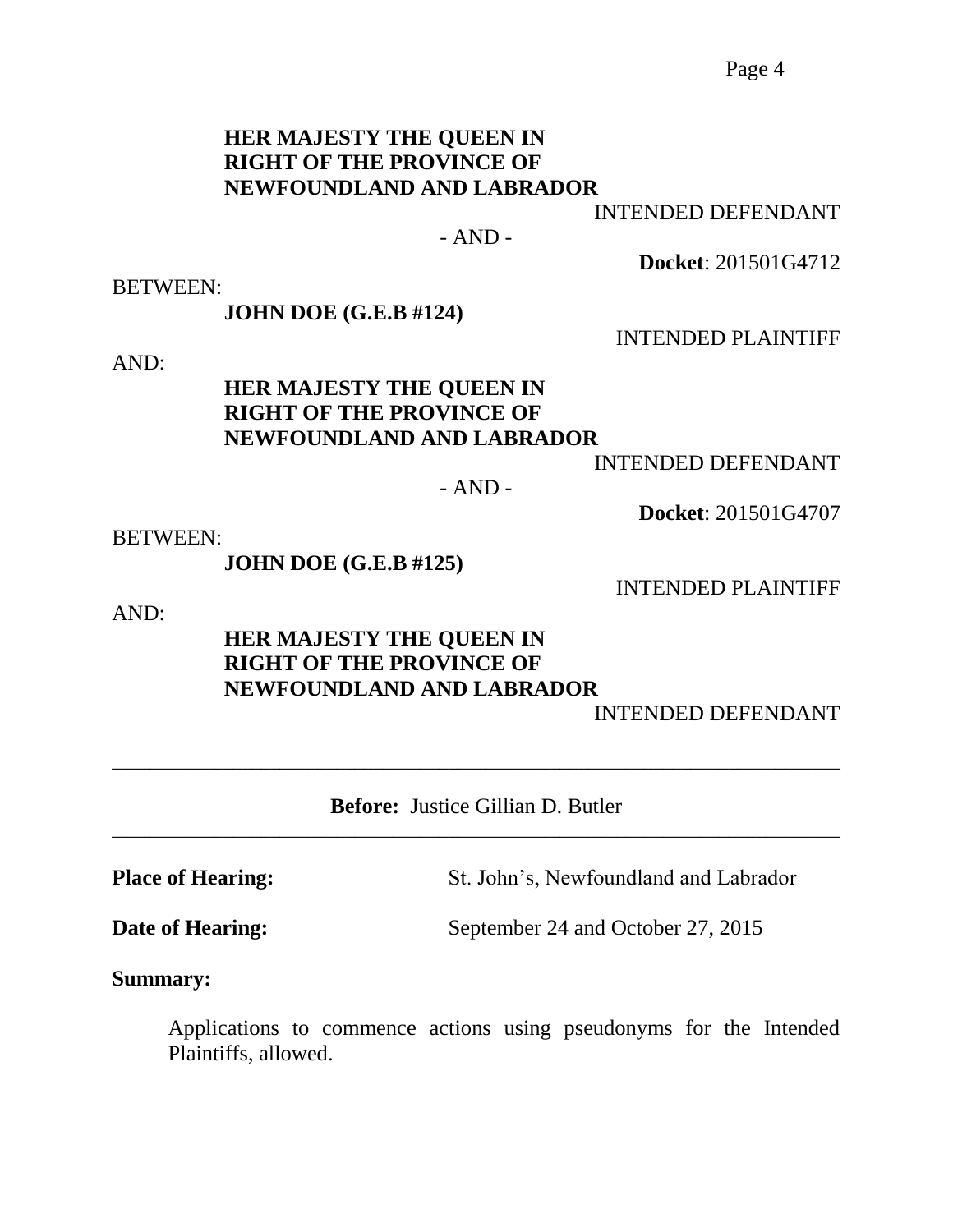#### **Appearances:**

| William A.F. Hiscock | Appearing on behalf of the Intended |
|----------------------|-------------------------------------|
| and Paul A. Kennedy  | <b>Plaintiffs</b>                   |

#### **Authorities Cited:**

**CASES CONSIDERED: (Re) John Doe**, 2005 NLTD 214; **A.B. (Litigation Guardian of) v. Bragg Communications Inc.**, 2012 SCC 46; (**H.) M.E. v. Williams**, 2011 ONCS 2002; **Sierra Club of Canada v. Canada**, [2002] 2 S.C.R. 522; **Canadian Broadcasting Corp. v. Canada (Attorney General)**, 2011 SCC 2; **T. (S.) v. Stubbs** (1998), 158 D.L.R. (4th) 555, 78 A.C.W.S. (3d) 481 (Ont. Ct. J. Gen. Div.); **B. (A.) v. Stubbs** (1999), 175 D.L.R. (4th) 370, 89 A.C.W.S. (3d) 236 (Ont. Ct. J.); **Dagenais v. Canadian Broadcasting Corp.**, [1993] 3 S.C.R. 835; **R. v. Mentuck**, 2001 SCC 76; **Canadian Newspapers Co. v. Canada (Attorney General)**, [1988] 2 S.C.R. 122

**RULES CONSIDERED:** *Rules of the Supreme Court, 1986*, S.N.L. 1986, c. 42, Sch. D

## **REASONS FOR JUDGMENT**

#### **BUTLER, J.:**

### **INTRODUCTION**

#### **Preliminary**

[1] In each of the 13 applications ("Applications") under consideration, the Intended Plaintiff/Applicant claims that s/he was the subject of sexual batteries and/or physical/emotional abuse by owners-operators of foster homes in which s/he was placed by the Intended Defendant. The Intended Plaintiffs allege that the Intended Defendant had common-law, equitable, fiduciary and statutory responsibility for and obligations to, the Applicants and that the Intended Defendant was negligent in the exercise of its authority and responsibilities. Each Applicant intends to commence a civil action against the Intended Defendant.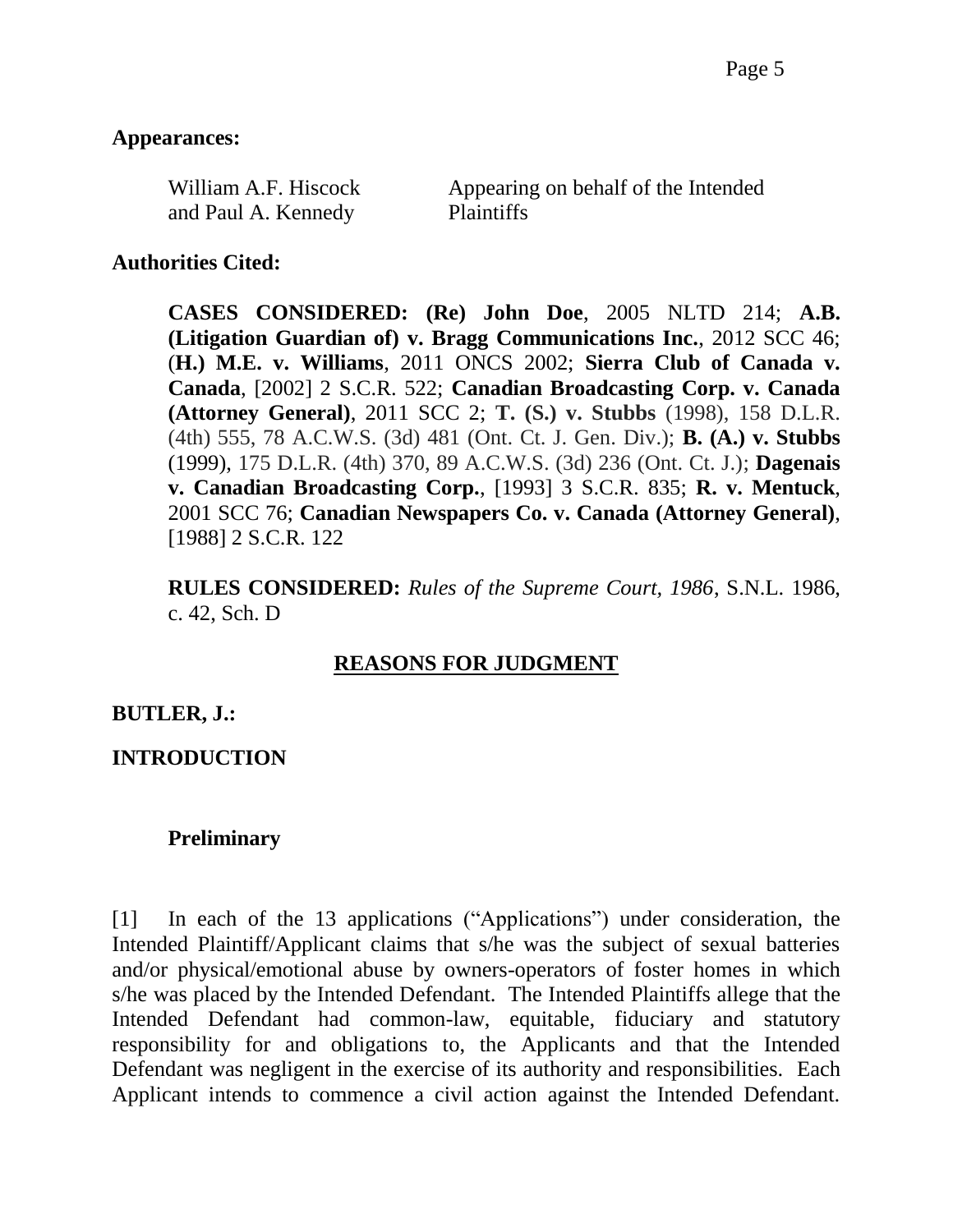While no draft statements of claim were attached, the Applications provide sufficient information to permit the court to appreciate the nature of the intended claims.

[2] At this stage, each ex parte Application is for an Order directing that all pleadings refer to each Applicant as Jane or John Doe by number. Rule 38.01(1)(d) as well as 49.18(1)(f) of the *Rules of the Supreme Court, 1986*, S.N.L. 1986, c. 42, Sch. D provide for the giving of directions and I accept that these Rules could be relied upon for the direction sought in these instances being Applications for the commencement of actions under pseudonyms.

[3] When 12 of these 13 matters were first called before me on September 24, 2015, I advised counsel that I had concluded that applications for anonymity by use of a pseudonym were well recognized as a restriction to the freedom of the press and the open court principle and thus I concluded that they required notice to the media.

[4] Although counsel for the Applicants suggested that if an anonymity Order was granted, the media could be permitted to challenge it at a later date, I concluded that it was important that the judicial protocol and administrative policies of this court be followed in applications of this nature. I therefore ordered that those members of the media who had expressed an interest in being notified in applications in which restrictions to the open court principle are at stake, were to receive five days' notice of the adjourned date for the hearing of these Applications and they were ultimately set over to today's date. File #28 was subsequently added to be considered at the same time.

[5] The members of the media who have expressed an interest in receiving notice of applications that may affect access to justice were notified by our Registry by e-mail on October 21, 2015 in accordance with our protocol and have received the five-day notice ordered by me in September. Neither attended the hearing on October 27, 2015 or made submissions.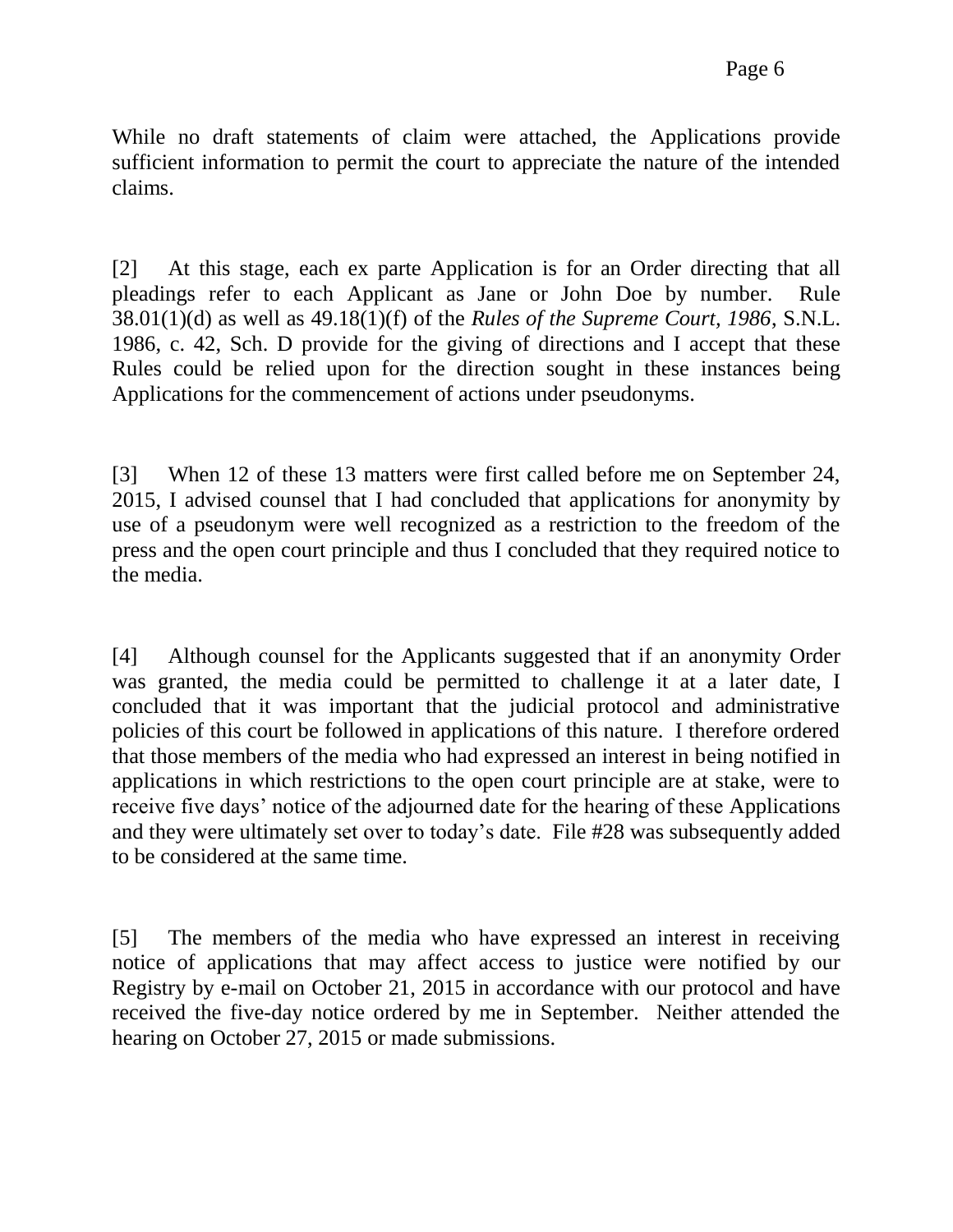### **The Test to be Applied**

[6] Counsel for the Applicants originally suggested in their briefs that the test for applications of this nature was stated in this jurisdiction in the 2005 decision of my colleague Faour, J. in **(Re) John Doe**, 2005 NLTD 214 which I accept represents a thorough review of similar cases from other jurisdictions reported at that time. The intended plaintiff in **(Re) John Doe** had also alleged that he was the victim of sexual assault by a person for whom the intended defendant was vicariously liable. Through the Registry, when the files were first brought to my attention, I asked that counsel be alerted to subsequent Supreme Court of Canada authority on the issue and the Applicant's supplementary brief did therefore address the case of **A.B. (Litigation Guardian of) v. Bragg Communications Inc.**, 2012 SCC 46 which I shall refer to later herein.

[7] Since Faour, J.'s decision in 2005, concern for enforcement of what has become known as the "open court principle" has received considerable attention in both the courts and the media. Albeit in the context of a family law case, the Ontario Superior Court of Justice in **H. (M.E.) v. Williams**, 2011 ONCS 2002 addressed a similar concern when Ms. Williams sought a publication ban relative to her divorce (and related proceedings) with Colonel Williams, who had been convicted of murder. Like the Applicants here, Ms. Williams sought a confidentiality order which she asserted was necessary to protect her fragile health in the aftermath of her husband's notorious conduct.

[8] The Ontario Superior Court in the **Williams** case cited my colleague's decision in **(Re) John Doe**, but relied upon the Supreme Court of Canada case of **Sierra Club of Canada v. Canada**, [2002] 2 S.C.R. 522 for the two-part test for a sealing order (see paragraphs 4 and 5).

[9] To clarify, in **(Re) John Doe** my colleague cited and relied upon two Ontario Superior Court cases of **T. (S.) v. Stubbs** (1998), 158 D.L.R. (4th) 555, 78 A.C.W.S. (3d) 481 (Ont. Ct. J. Gen. Div.) and **B. (A.) v. Stubbs** (1999), 175 D.L.R. (4th) 370, 89 A.C.W.S. (3d) 236 (Ont. Ct. J.) in support of the analytical framework he considered appropriate at that time. Relying on the test for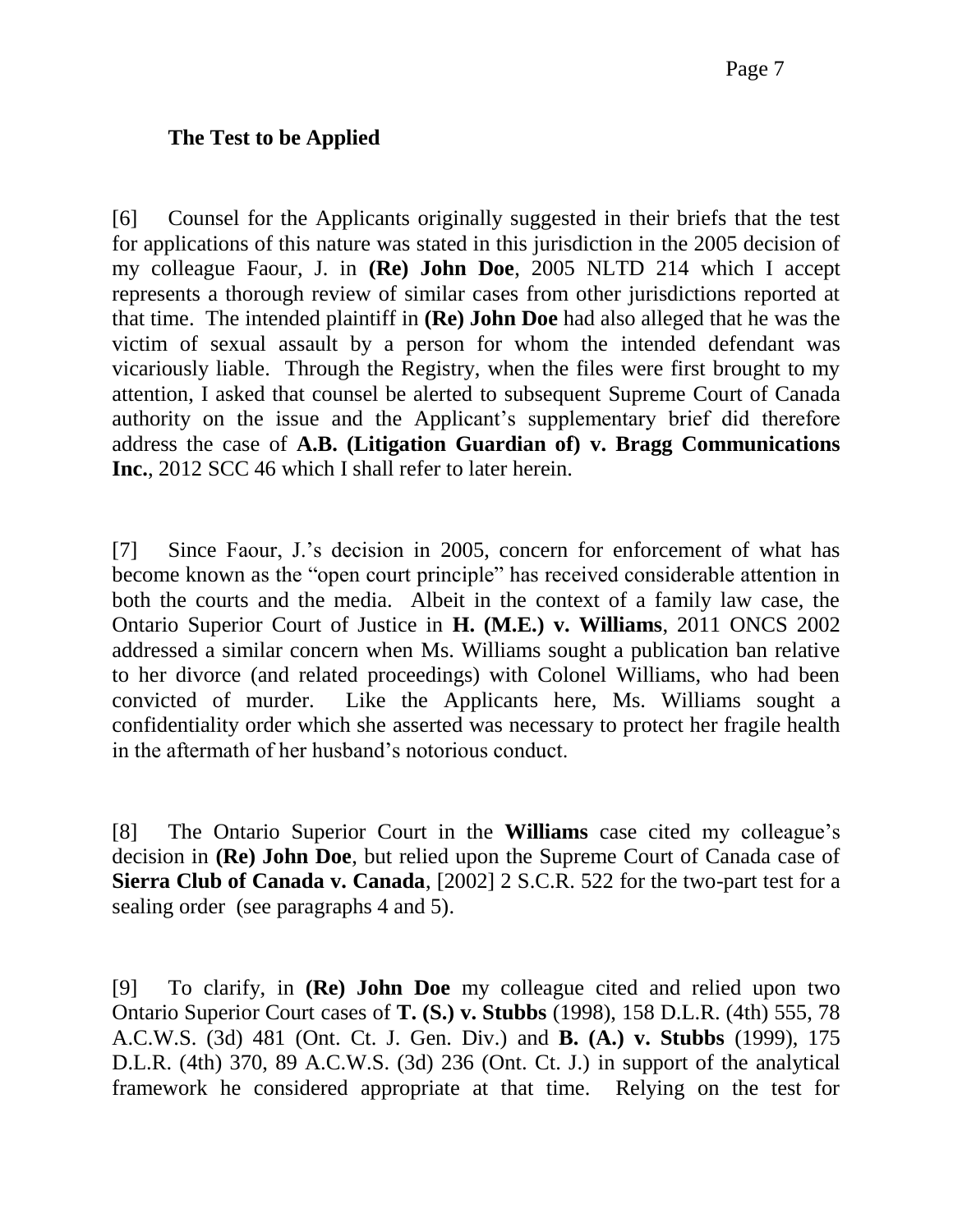[10] The request for a sealing order in **Williams** resulted in the application of a test originally stated by the Supreme Court of Canada in the **Sierra Club** case, reapplied by the Supreme Court of Canada in **Dagenais v. Canadian Broadcasting Corp.**, [1993] 3 S.C.R. 835 and refined subsequently in **R. v. Mentuck**, 2001 SCC 76 as follows:

- 1. Is the confidentiality order necessary to prevent a serious risk to an important interest in the context of litigation because reasonably alternative measures will not prevent the risk?; and
- 2. Do the salutary effects of the confidentiality order, including the right of the litigants to a fair trial, outweigh its deleterious effects including the right to free expression (and public interest in open court)?

[11] The primary differences in the approaches taken are therefore the requirement of proof of a "strong likelihood of irreparable harm" (**T. (S.) v. Stubbs** and **B.** (A.) v. Stubbs) or "substantial likelihood of harm to the applicant" (**(Re) John Doe**) on the one hand, and proof of "a serious risk to an important interest in the context of litigation" (**Williams**, **Sierra Club**, **Dagenais** and **Mentuck**) on the other hand. The latter enquiry is broader and is not restricted to the applicant's own concern for privacy but also to public interests at risk.

[12] The next and perhaps most significant decision is also from the Supreme Court of Canada in **Bragg Communications**. There, the applicant sought the right to proceed anonymously in an action against the internet service provider on whose service a Facebook fake profile had been posted allegedly causing her to suffer harm (at para. 3). Consistent with the Order that I made on September 24, 2015, the press in the **Bragg Communications** case had been automatically notified of the request and a newspaper and a television station opposed the requests.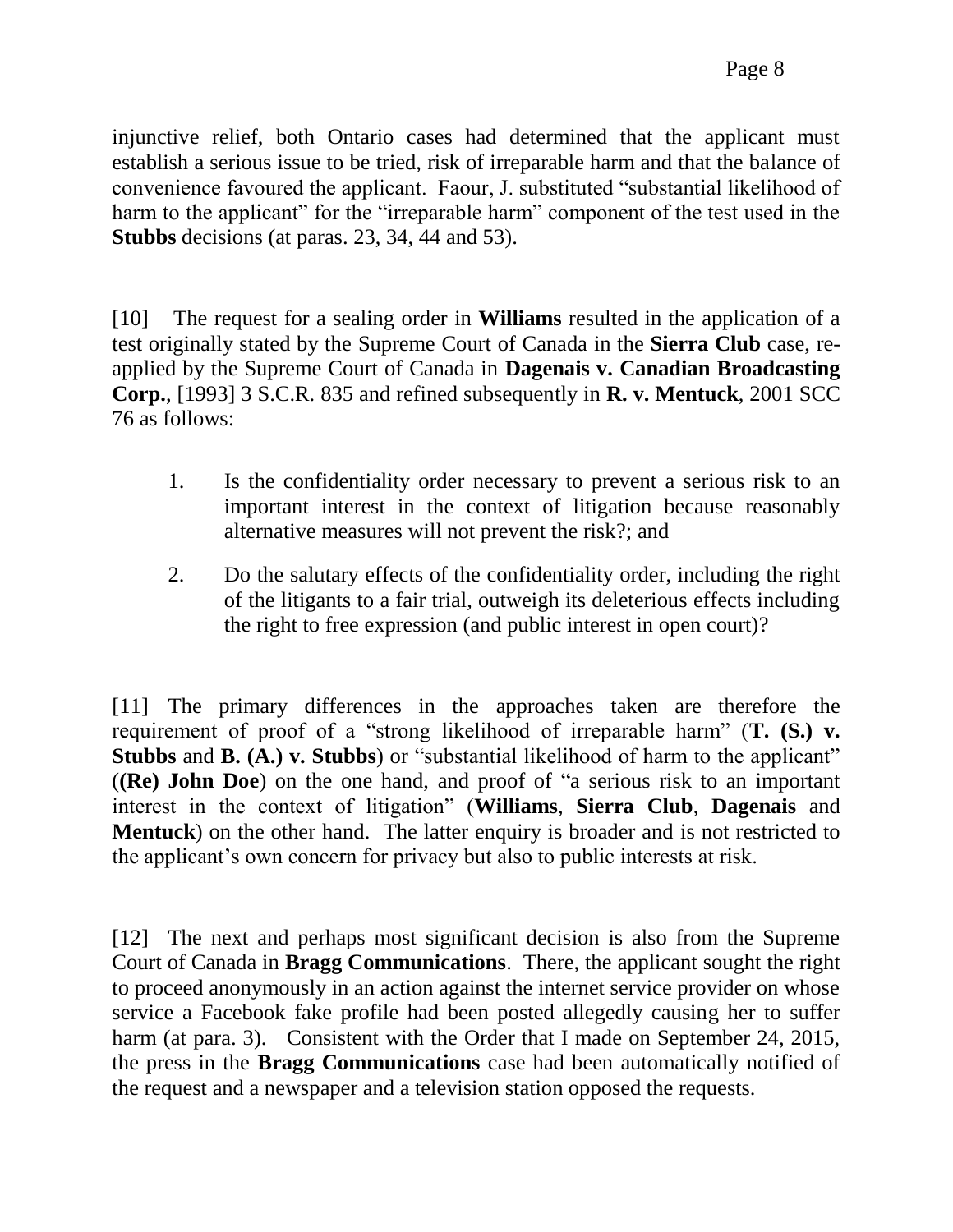[13] The request for anonymity in **Bragg Communications** was denied by the trial division on the basis of insufficient evidence of specific harm to the applicant (see paragraph 5). The Court of Appeal agreed that the Applicant had not discharged the onus of showing that there was a real and substantial harm to her which justified restricting access to the media, but the Supreme Court of Canada overturned the order on the basis that both courts had erred in failing to consider the objectively discernable harm to the Applicant (see paragraph 9). At paragraph 11, the court confirmed that the test (inquiry) was as stated in **Dagenais**-**Mentuck**.

- [14] The authorities that I have reviewed support the following:
	- 1. The open court principle is strongly supported as fundamental to a free and democratic society;
	- 2. Confidentiality orders (including approval of use of a pseudonym) are examples of restrictions on the open court principle;
	- 3. In its September 27, 2012 decision, the Supreme Court of Canada in **Bragg Communications** confirmed that it is the **Dagenais-Mentuck** test that applies to applications for confidentiality orders;
	- 4. The open court principle has evolved to warrant notice to the media before the application is heard or, allowing the ruling to be revisited if an order is given that restricts access in any form without the media being notified; and
	- 5. Each case must turn on its own specific facts and the evidence provided to support the grounds for the restriction.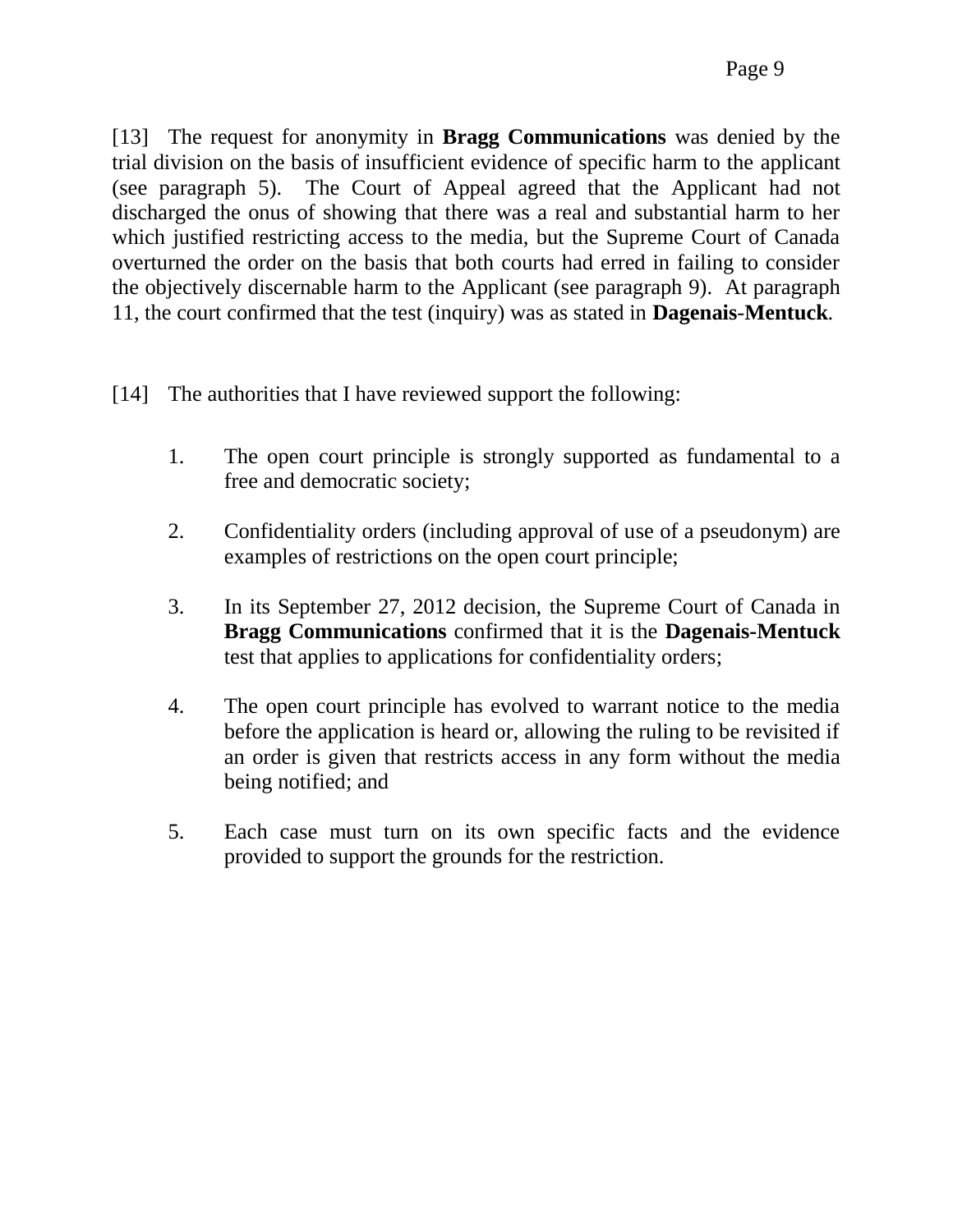# **ANALYSIS**

### **The Test as Confirmed in Bragg Communications**

[15] I proceed therefore on the basis that the test to be applied is as stated at paragraph 10 herein. The risks to important issues in the litigation are to be balanced against the principles supported by an open court.

[16] In **Bragg Communications**, the Supreme Court of Canada explored first the "interests said to justify restricting access" and concluded that there were two distinct interests. The first was identified as privacy and the second as the protection of children from cyber bullying. The court confirmed that these interests must be shown to be "sufficiently compelling to warrant restrictions on freedom of the press and open courts." The court acknowledged that there would be cases in which the protection of social values must prevail over openness (as para. 13).

[17] On the facts in **Bragg Communications**, the court concluded at paragraph 14 that the applicant's privacy interests were tied to both her age and the nature of the victimization, which Abella, J., at paragraph 14, on behalf of a unanimous court described as "relentlessly intrusive humiliation of sexualized online bullying." I note that in the context of sexual assault generally, the Supreme Court of Canada confirmed at paragraph 25 that it had previously recognized that a victim's privacy encouraged reporting.

[18] I note that the applicant in **Bragg Communications** had not provided evidence of harm respecting her own emotional vulnerability but the court nevertheless concluded at paragraph 15 that there was objectively discernable harm to her. Thus, absent scientific, medical or empirical evidence of the necessity of restricting access the court held that courts can and should apply reason and logic (at para. 16). The Supreme Court of Canada concluded that: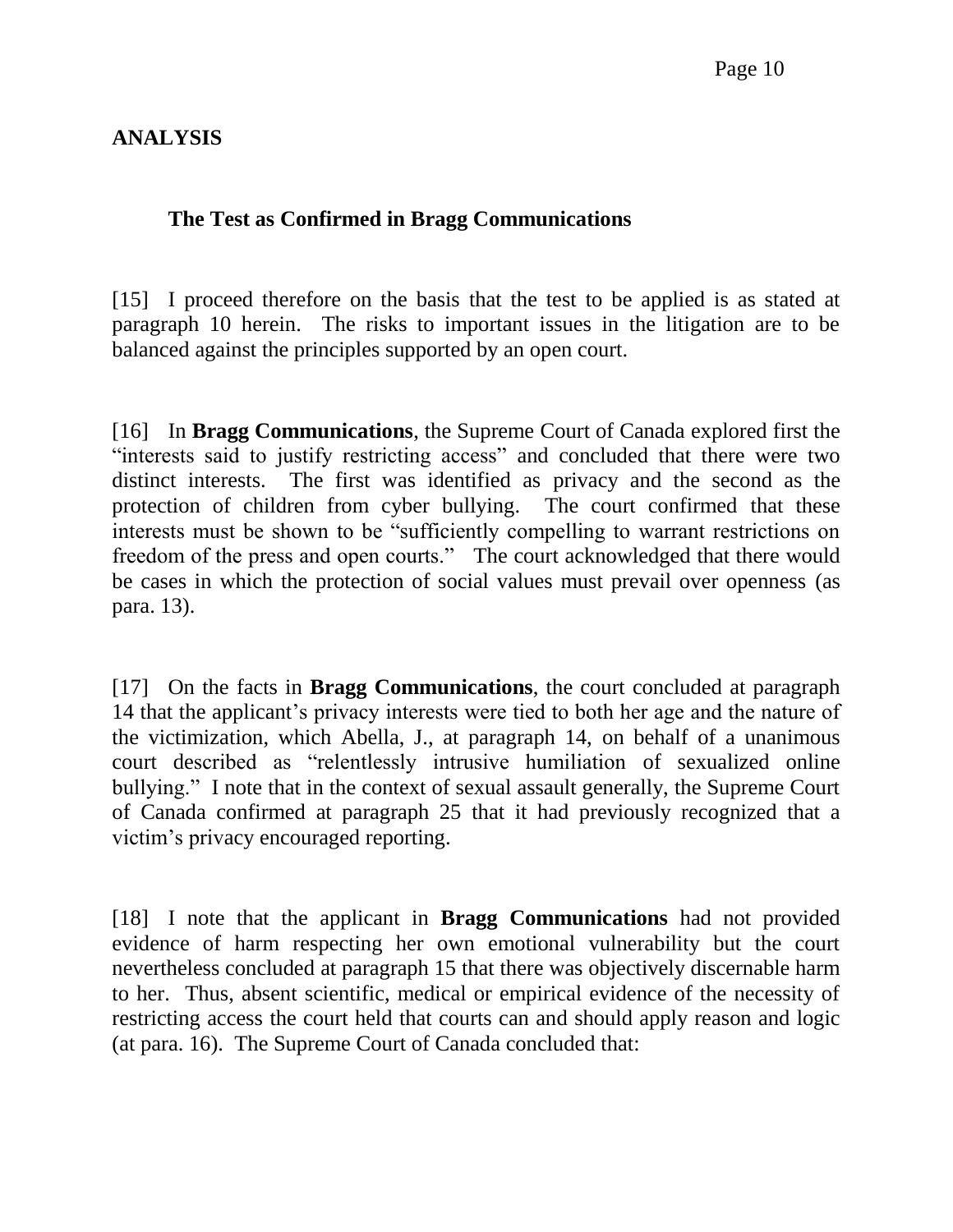- 1. Children have inherent vulnerability that is well recognized in law (at para. 17);
- 2. Privacy of young persons participating in the justice system is important (at para. 18) and measures designed to support such privacy have been held to be constitutionally valid;
- 3. It is logical to infer that children may suffer harm through cyber bullying (at paras. 20-22); and
- 4. In addition to harm from cyber bullying, there is another inevitable harm to both children and the administration of justice if the children decline to take steps to protect themselves because of a risk of further harm from public disclosure (at para. 23).

[19] Thus, privacy and protection from cyberbullying were held to be not merely private interests of the alleged victim, but also important to public interests in the administration of justice (because they encouraged reports of sexual assault and encouraged children to take steps to help themselves).

[20] At paragraph 28 of **Bragg Communications**, the court concluded that the competing interests were "… the countervailing harms to the open courts principle and freedom of the press …." Relying on its earlier decision in **Canadian Newspapers Co. v. Canada (Attorney General)**, [1988] 2 S.C.R. 122, it characterized the effect of the use of a pseudonym as a confidentiality order that would have a minimal impairment on the media's rights. At paragraph 20 it stated:

20 While freedom of the press is nonetheless an important value in our democratic society which should not be hampered lightly, it must be recognized that the limits imposed by s. 442(3) on the media's rights are **minimal**. … Nothing prevents the media from being present at the hearing and reporting the facts of the case and the conduct of the trial. Only information likely to reveal the complainant's identity is concealed from the public. ... [My emphasis added.]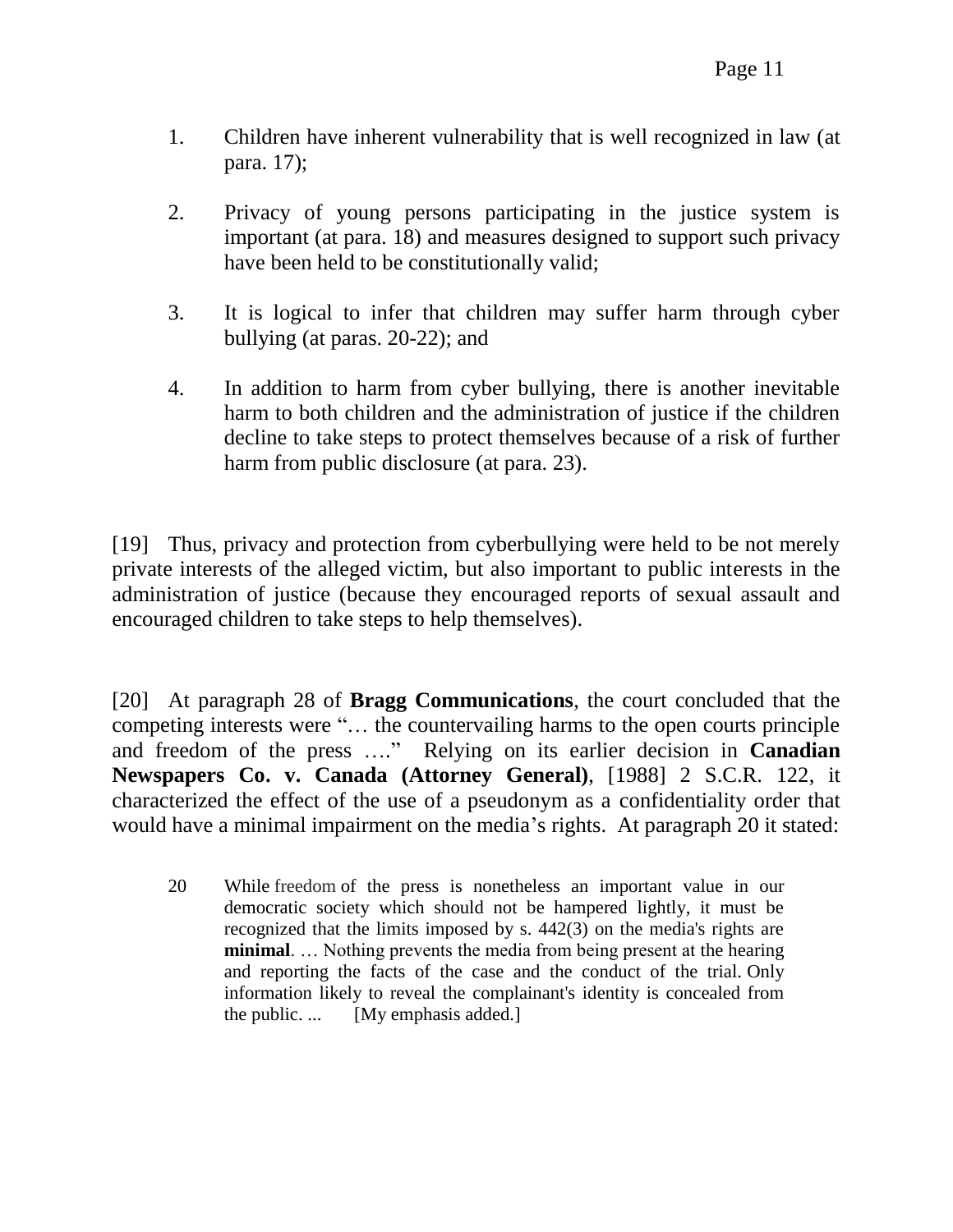[21] Finally, on the question of balance between the conflicting interests, the court concluded that the benefits of protecting sexual assault victims through anonymity outweighed the minimal impairment on the freedom of the press (at para. 29) and in the result, the court allowed the use of the pseudonym but denied a publication ban on the non-identifying content of the fake Facebook profile (at para. 30).

## **Risks to Important Interests in this Litigation**

[22] I start first with the recognition that each case must turn on its own facts and the evidence that is put before the court. One need look no further than the two **Stubbs** decisions referred to earlier herein to see how, on identical applications for use of a pseudonym in civil actions against the same physician defendant, the Ontario Superior Court reached different conclusions on whether potential harm had been established.

[23] Applying the guidance of the cases I have reviewed to the Applications before me, the first competing interest I must consider is each Applicant's right to privacy and the harm that may be suffered by either or all of the Applicants if their identity is revealed. The Supreme Court of Canada's conclusions in **Bragg Communications** on the inherent vulnerability of children and protection of privacy interests of young persons in the justice system have limited relevance because the Applicants in the cases before me are now all adults. However, I note that they were children when the alleged abuse occurred.

[24] The Supreme Court of Canada held that it was able to make its conclusion on the harm which may be suffered by the sole applicant in **Bragg Communications** without direct evidence of such harm to her. However, in each of the cases before me, I was supplied with specific evidence of the direct harm that could be caused to each Applicant from publication of his/her identity. In each file, counsel provided as a Schedule to the Application a report of the social worker, psychiatrist, psychologist or clinical pastoral counsellor who had interviewed each of the 13 Intended Plaintiffs. I note that in only one case (#24),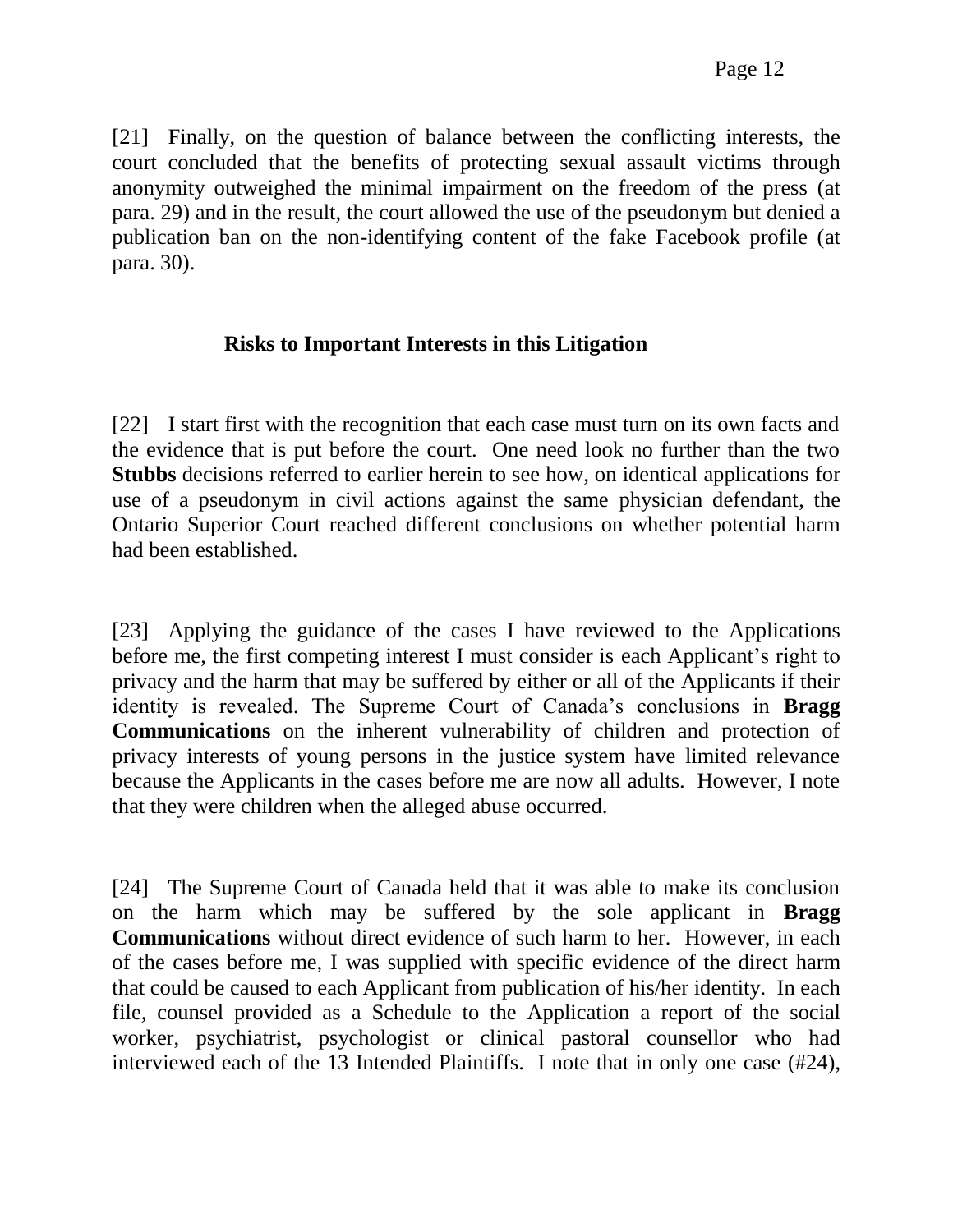the report was accompanied by a separate affidavit, which is preferred. In each case, this evidence was not challenged.

[25] This is not a situation of boilerplate reports relied upon to support the required individual assessment. Each of the reports of Rhonda Fiander, M.S.W., Dr. Sarah Noble, Psychiatrist, Dr. Jeff Cunningham, Psychologist, Cindy Parsons, Social Worker and Reverend John Tonks, Clinical Pastoral Counsellor, are specific to each alleged victim's circumstances.

[26] In file #24, Ms. Fiander's report (supported by an affidavit) speaks of the alleged victim's sense of empowerment and purpose that could be in jeopardy if her name were made public.

[27] In #27, the report focuses on the anxiety and stress that would result from the close scrutiny to which the victim would be subjected and the risk of psychological de-compensation and risks to the victim's professional life and public profile that would result from publication of her name.

[28] In #28, Dr. Noble addressed her patient's predisposition towards instability in her self-esteem, explained how her patient had worked very hard to overcome her problem and Dr. Noble expressed her clinical opinion that her patient's psychiatric condition would de-stabilize if her own name were used in the action.

[29] In #29, the report of Dr. Jeff Cunningham, Psychologist, addressed how unintentional or coerced disclosure of the alleged victim's name would effectively recreate the experience of violation and helplessness and would intensify his patient's clinical symptoms.

[30] In #117, Social Worker Cindy Parsons' report concluded that the alleged victim was in the high-risk category for violence and at moderate risk for suicide. In this case, his anxiety and stress have already been exacerbated by disclosure of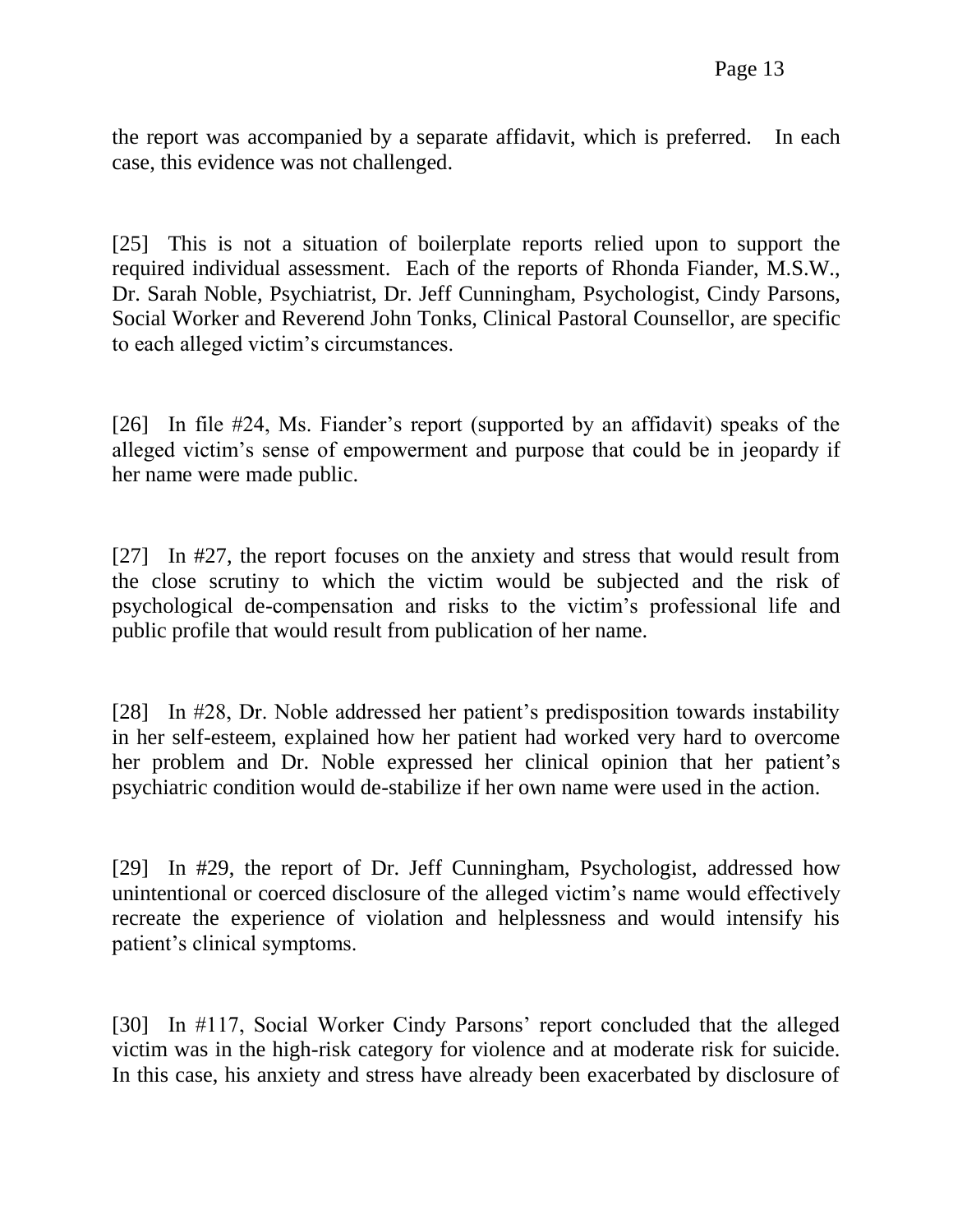the abuse and in her opinion, the alleged victim would suffer adverse psychosocial impacts if his real name were used in the litigation.

[31] In #118, Social Worker Rhonda Fiander reported that her alleged victim had made tremendous progress from a diagnosis of depression and anxiety and symptoms of insomnia and nightmares. In this particular case, she reports that the alleged victim's workplace has become his safehaven, where he feels confident and worthy. The Social Worker's report suggests that to make his name public would risk the progress that he has made in his emotional health.

[32] Similarly, in #119, Ms. Fiander spoke of her alleged victim's sexual, emotional and physical abuse and how he suffers from grief and flashbacks but nevertheless manages full-time work and a long-term marriage. In this particular instance, the alleged victim does not want his children to be subjected to what he endured and Ms. Fiander concluded that disclosure of his name could cause him irreparable harm.

[33] In #120, Cindy Parsons described her alleged victim as a very private person who struggles with drug and alcohol abuse related to the abuse he suffered. This alleged victim has been diagnosed with moderate to severe depression and, in her opinion, is in the medium-risk category for violence and sees his psychiatrist monthly. The probability of re-victimization for this alleged victim from publication of his name would, in her opinion, cause him to experience increased psychosocial effects.

[34] In #121, Social Worker Cindy Parsons spoke of an alleged victim who had turned to drug and alcohol abuse as a coping mechanism and who was diagnosed with mild to moderate depression and was also in the low-risk category for violence and low-risk category for suicide. In this case, his relationship with family was his coping mechanism and his Social Worker attested to the fact that adverse psychosocial impacts in areas of addiction and anxiety would result from publication of his name.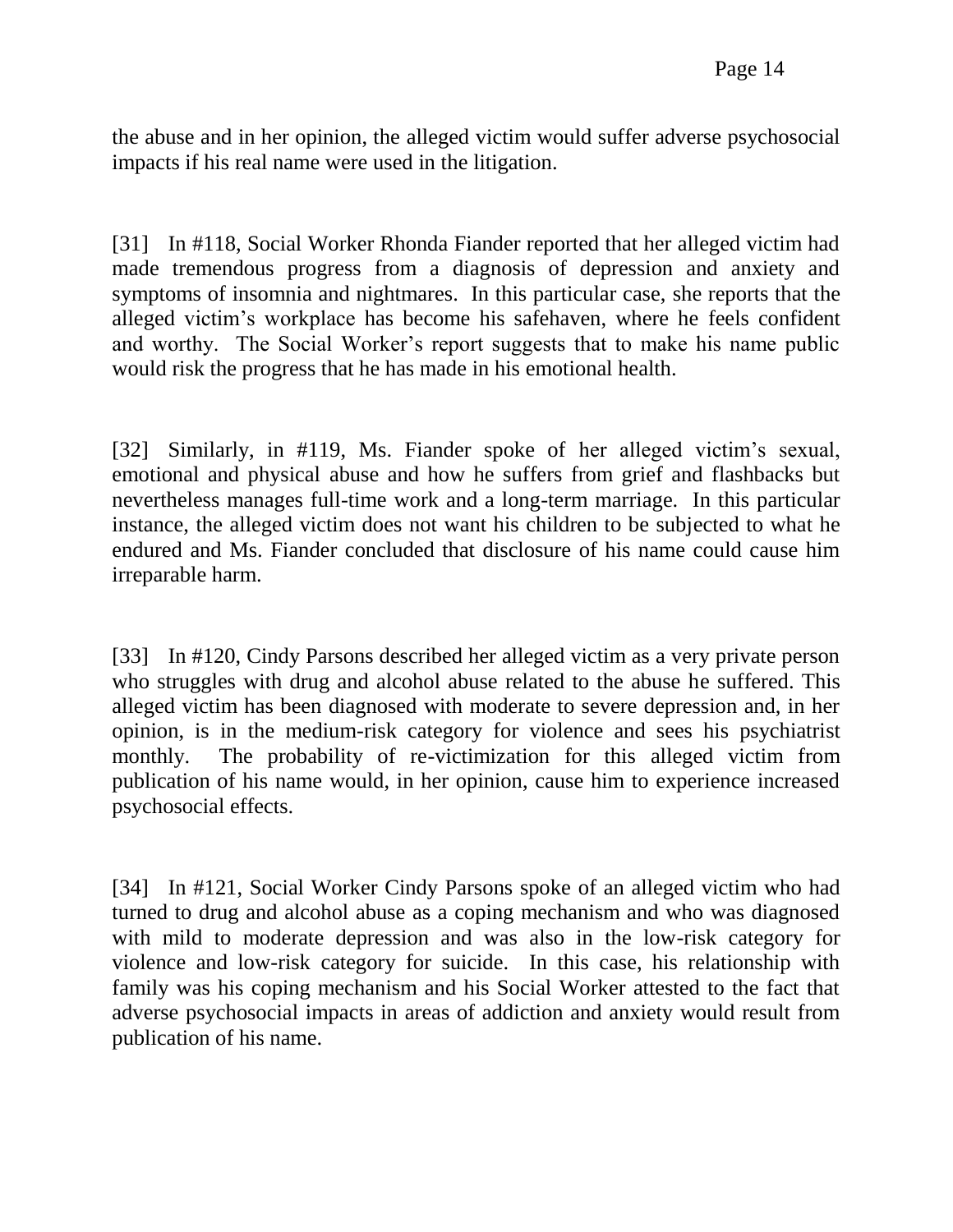[35] Similarly, in file #122, Rhonda Fiander described the sexual and physical assaults that had been reported by the alleged victim and which led to feelings of shame and degradation. This alleged victim had resorted to violence to solve his problems and she reported that the alleged victim believed that his shame and humiliation would be passed on to his children were they to learn of his own victimization. In her opinion, this would put the alleged victim at enhanced risk for increased depression.

[36] In #123, Cindy Parsons explained the alleged victim's exposure to traumatic events including neglect, emotional and physical abuse. In her assessment of his symptoms, she concluded that he experienced very high stress, severe depression and a high degree of post-traumatic stress disorder symptomatology but low risk of suicide. It was the adverse psychosocial impacts in areas of addition, anxiety and depression that, in her opinion, could be exacerbated in his case if publication of his name were allowed.

[37] In #124, Reverend John Tonks' report spoke of his counselling of the alleged victim since 1989 and the success that he had achieved in assisting the alleged victim in coping without resort to alcohol and drugs. Reverend Tonks' opinion was that his patient's feelings of shame, guilt, anger and worthlessness were not far from the surface and were at risk of increasing if a John Doe designation was not given, a designation that Reverend Tonks felt was vital to his alleged victim's welfare.

[38] Finally, in #125, Social Worker Cindy Parsons described an alleged victim with multiple physical health problems but also suffering from significant anxiety, a high degree of post-traumatic stress disorder symptoms and a substantial level of alcohol dependency, as well as a moderate risk of suicide but a low risk of violence. In this case, it was her opinion that increased adverse psychosocial impacts in these areas were predicted if the court action was commenced in his own name.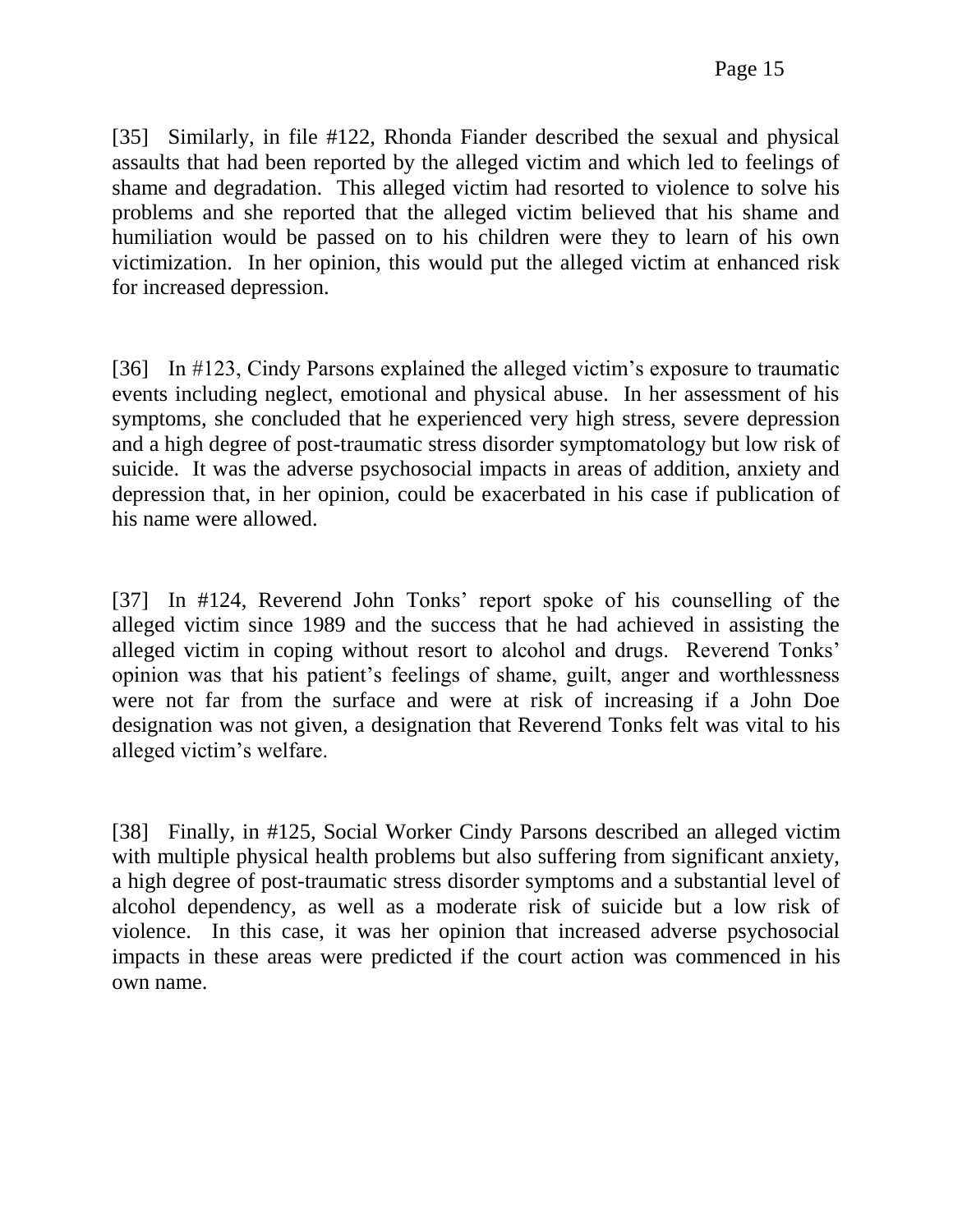[39] Similar to **Bragg Communications**, I conclude that there is a second important interest and risk in the litigation. I accept that it can be inferred that there is inevitable harm to victims of sexual, physical and emotional abuse in general (and not just young persons) as well as to the administration of justice should such victims decline to report such abuse and/or decline to take steps to protect themselves because of a risk from future harm from public disclosure. In this context, the **Canadian Newspapers** case on which the Supreme Court of Canada relied in **Bragg Communications** had made reference to a victim's privacy, not a child victim's privacy.

[40] While the various reports of the professionals engaged in each of the cases before me did not speak of the direct risk of harm to the administration of justice if anonymity is denied, relying on the Supreme Court of Canada in **Bragg Communications**, I am satisfied that risk of harm to the administration of justice if anonymity is denied can and should be inferred for each of the 13 Applications before me.

[41] On the risks to important interests in this litigation I conclude therefore that:

- Each of the alleged victims in the cases before me has met the onus of establishing the potential harm to their own health and well-being should their request for use of a pseudonym be denied;
- It is logical to infer that victims of sexual assault in general are vulnerable to re-victimization on publication of their identity and that the right of protection will disappear for many victims if there is not protection of anonymity; and
- The evidence supports the inference that in each of the cases before me, there is risk to the public's interest in the administration of justice if the Intended Plaintiffs are not permitted to proceed using a pseudonym because it would not encourage either reports of sexual assault or that children take steps to protect themselves.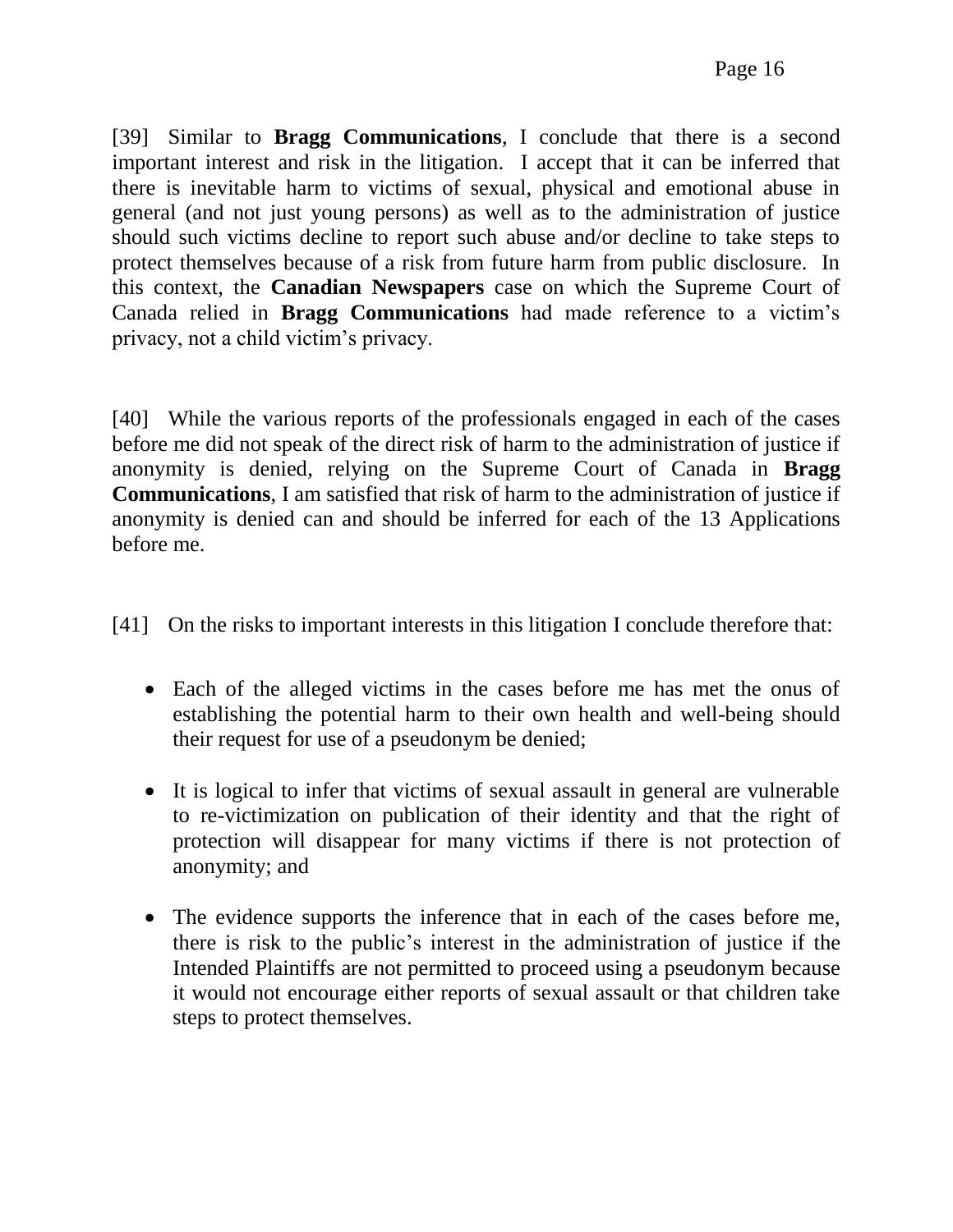### Page 17

### **Risks to Principles Supported by an Open Court**

[42] I turn now to the competing interest to be considered in this litigation being the risk of harm to either the freedom of the press or the open court principle.

[43] This court has done considerable work on access to justice principles in recent years. Our Access to Justice Committee has developed judicial protocols and administrative policies and these are reflected on the court's website. The public, viewing the website, would note that we are committed to the openness principle which we believe serves several purposes stated as follows:

- It ensures public confidence in the integrity and fairness of the court system;
- It improves the public's understanding of the court process; and
- It ensures that the court system is open to public scrutiny.

[44] Our website also explains that openness can be restricted by legislation or by a judge's order and examples such as sealing a court file, closing a courtroom or prohibiting publication are referenced. While use of a pseudonym is another example of a restriction on openness, I agree that it is not specifically referenced in either of our protocols or on the website.

[45] The second factual matter which I consider important when considering this competing public interest is the nature of the order sought. The Applicants are not seeking to seal the entire file as was the initial request in **Williams**; nor do they ask to have their proceedings held "in camera" free from media or public scrutiny. They seek, like the applicant in **Bragg Communications**, a far less restrictive type of relief, namely, to use a pseudonym.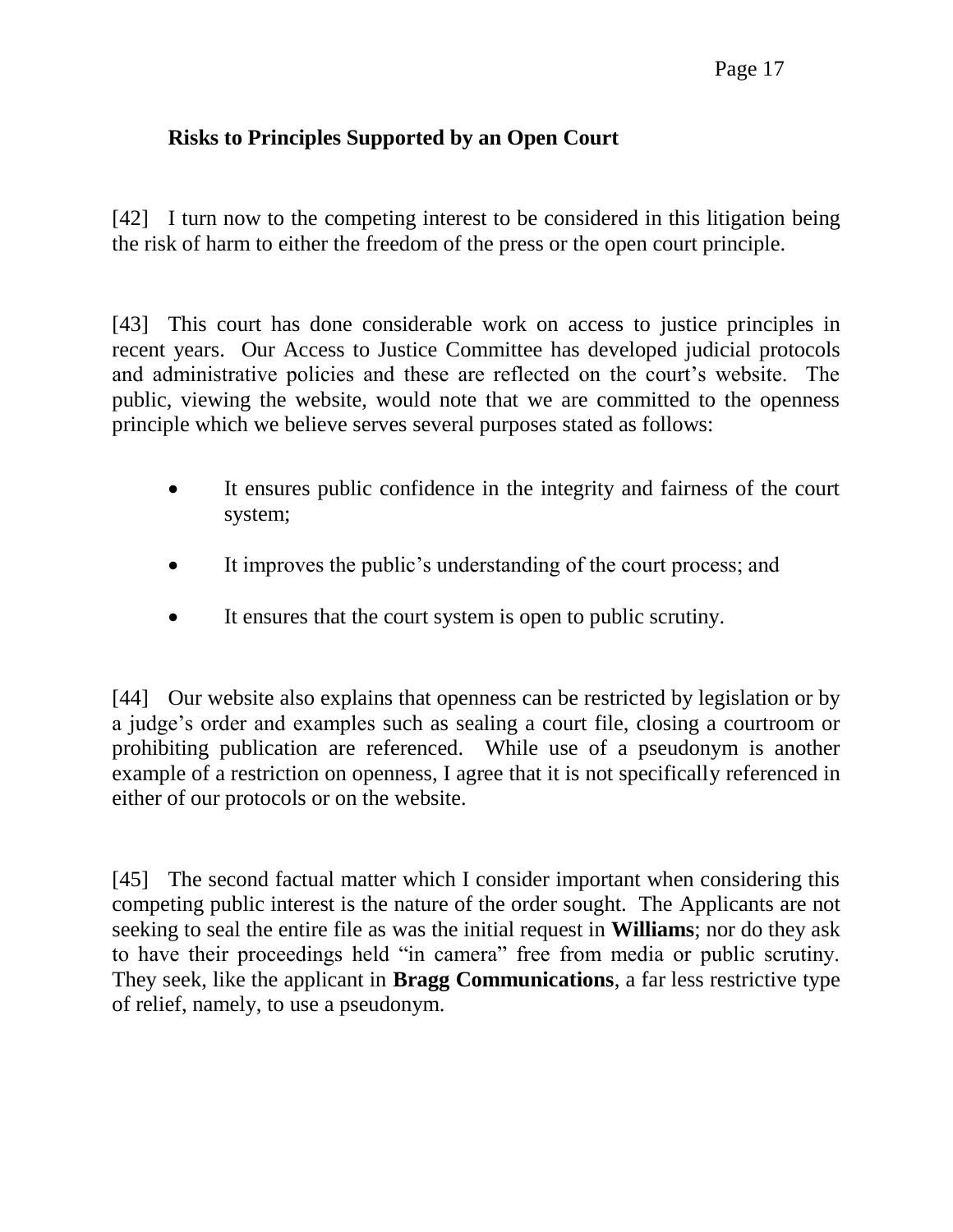[46] The risk of harm to the competing public interest of freedom of the press and the open court principle when use of a pseudonym is requested has already been determined by the Supreme Court of Canada at paragraph 28 of **Bragg Communications** to be "minimal" harm because the media and the public will still be able to attend and report on all proceedings. I accept this conclusion.

### **Balancing the Two Competing Interests**

[47] Turning finally to the balancing exercise, based on the conclusions I have reached, the alleged victims' significant risk of harm from publication of their identity and the potential risk of harm to the administration of justice that could result from refusal of an anonymity order far exceed the minimal risk of harm to the freedom of the press and the open court principle when all that is sought is the use of a pseudonym. Notwithstanding the factual differences between the **Bragg Communications** case and those here (which I have earlier noted), I therefore draw the same conclusion on how the competing risks of harm compare.

### **ORDER**

[48] I conclude that each of the Applicants have established that it is reasonable to allow him/her to proceed using a pseudonym in this future litigation.

[49] I would direct counsel in any future applications of this nature to ensure that any professional reports used in support of the anonymity order be supported by a separate affidavit from the social worker, psychologist, physician or counsellor.

[50] The Applicants' draft Orders require modification. Paragraphs 1- 2 and 4-7 are satisfactory. Paragraph 3 should not extend to sealing all records but rather should reference that the Applicant's name and any identifying information shall be redacted from all documentation filed as either pleadings or provided as exhibits.